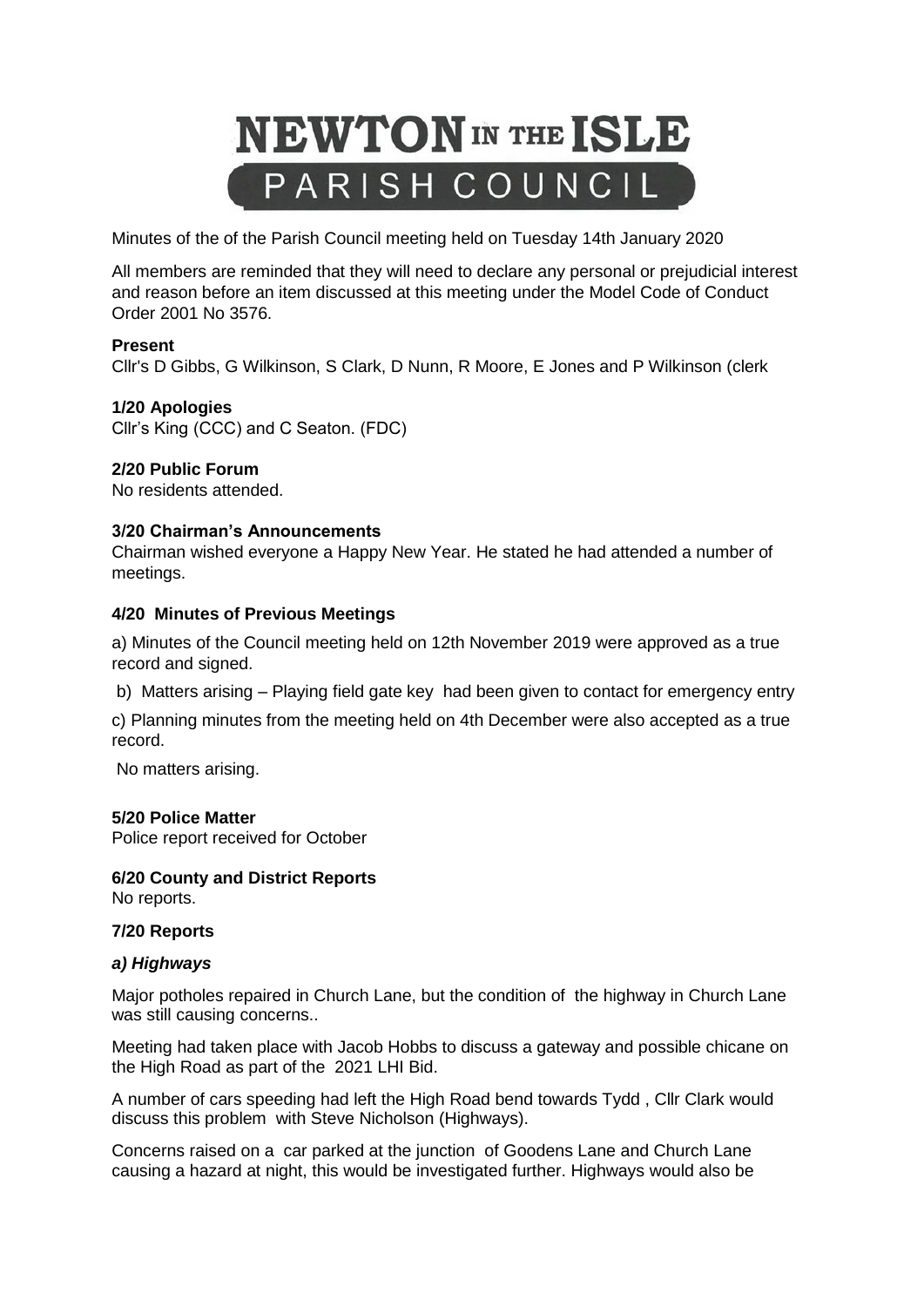contacted regarding the gullies blocked along the High Road causing a build up of surface water on the road.

*Street lighting* A number of faulty street lights had also been reported

# *b) Village Hall*

Kitchen refurbishment virtually completed. The heating boiler was no longer useable and a new boiler was required urgently to enable continued use of the hall. The Village Hall Management Committee would approach the Parish Council regarding possible assistance with funding .This would be discussed in agenda item 9e. A number of successful events had taken place over the Christmas period. The Village Hall committee were arranging an event for National Village Hall week.

## *c) Playing Field*

Play equipment continued to be monitored. Signage continues to be damaged and replaced. Bird and Bat boxes had been purchased with Grant funding along with 15 heritage fruit trees and 1,100 bulbs for the copse areas. Volunteer work day planned for January 11th to plant fruit trees . Possible installation of pedestrian access to field adjacent to field vehicle gate, . Cllr Gibbs was to arrange cutting of the meadow area in need of urgent attention. Bike ramp design and construction ongoing, a visit to the BMX track to March planned for February. Cllr Gibbs to investigate the dyke problem and report back. Cllr Clark to investigate bark chippings for vehicle and pedestrian entrance to field, both Mr Kublik and Cllr Jones have a quantity. Mr Kublik to be approached to collect the bark for the playing field when weather improved and field accessible.

## *d) Streetscape.*

Property Management had dealt with the overgrown hedge on the corner of Goodens Lane/Colvile Road which now enabled access to the footpath. The new litter bin had also been installed at the bus shelter.

# *d) Handyman Report*

Little to report due to the recent bad weather. Cllrs asked to contact Cllr Moore if they had anything that required attention. A project suggested to be undertaken during the winter months was the raising of the bench seat on the High Road/ Fen Road junction. A query was raised as to whether Street Pride were responsible for maintaining the planters on the High Road near the seat, Cllr Moore to investigate.

# **e)** *Allotments and Public Rights of Way.* – Nothing to report

*f) Emergency Plan* - Cllr Jones presented the final draft of the Emergency Plan previously circulated to Cllrs. The Coordinators for the various roles needed to be clarified and approved .. It was suggested that a Coordinator was required for the Ferry Lane area. Chainsaw training would also be investigated further The Chairman thanked Cllr Jones for all his work completing the plan, and suggested it should be monitored on a regular basis .

## *g) Correspondence*

Letter on Climate Change Short Survey to complete from Voluntary and Community Services Planning Appeal decision on Woodland Mill Lane Planning Application for extension Tamassa Fitton End Road

Arrange meeting date for Cllrs with Highways on High Road to explain chicane on High Road as possible part of LHI Bid'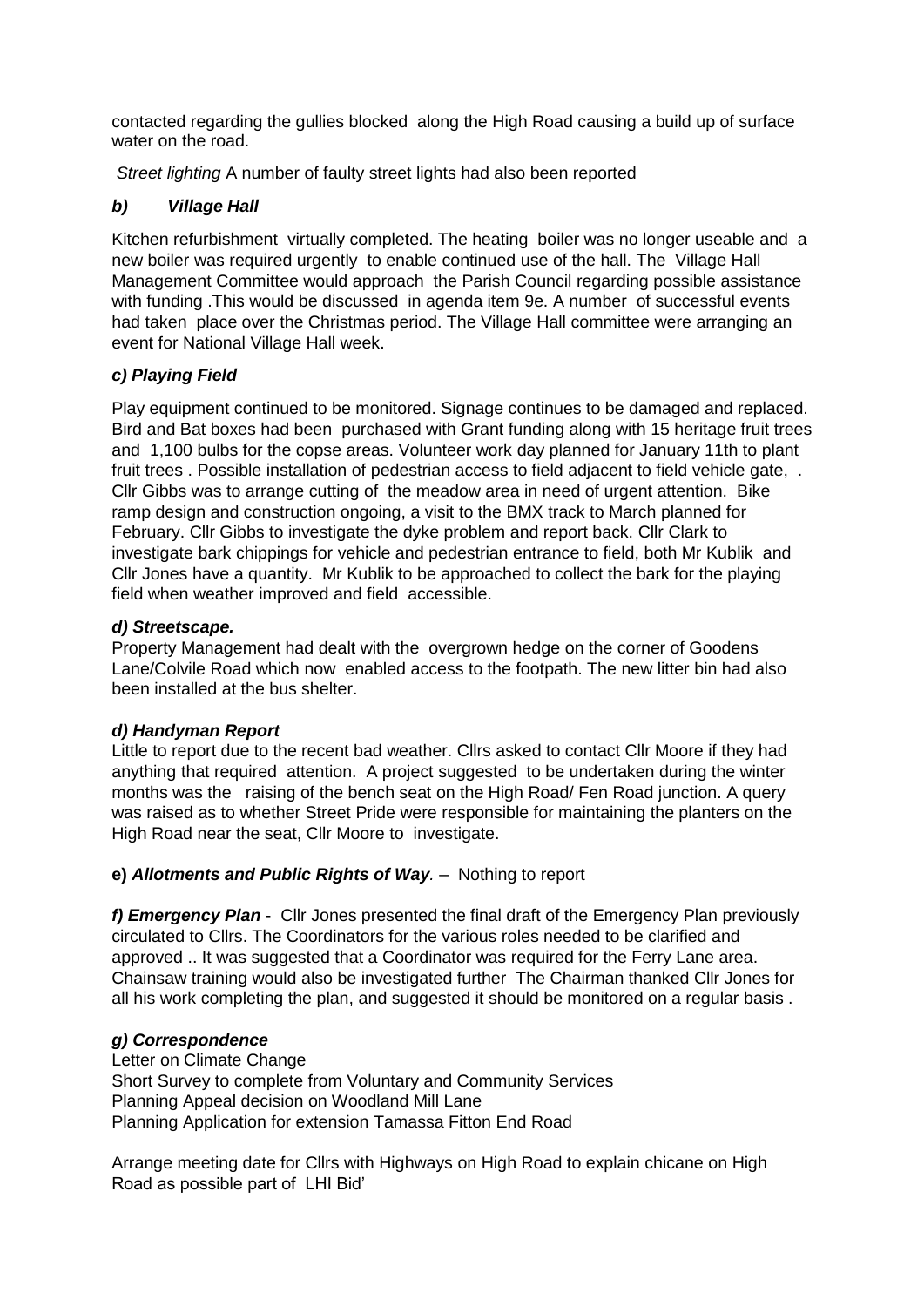Pride of Fenland Nomination deadline was February 2020 Letter regarding the possible changes in Streetlighting contract. Letter from Village Hall Management Committee regarding the replacement boiler.

Street Light new lantern installed. at PC9a O/S 293 High Road, repair completed £257.63.

## *8/20 Finance Report*

Approval of outstanding invoices A number of invoices previously approved from the Wildflower Grant includes NHBS 167.32 including 27.88 vat cheque no 100649 RSPB nest boxes £460.90 including 72.82 vat, cheque no 10065 Heritage Fruit Trees £224.25 cheque no 100651 Boston Bulbs £197.00 including 32.83 vat cheque no 100654 FDC Litter bin £370.49 including £61.75 vat cheque no 100653 Clerks salary £561.72 from September to December 2019 plus admin expenses £95.65 total £657.32 cheque no100655 Hall Hire meeting £20 +£10 planning meeting total £30. Cheque no 100656 G Wilkinson , tree stakes £47.50/ ties £12.52 and little owl bird box £92.50 plus vat £12.00 Total £164.50 cheque no 100657 Cambs ACRE . £57.00 including vat £9.50 cheque no 100658

 *i) Resolved to approve payment of outstanding invoices . The Cllrs all approved payment of the above invoices,*

**Community a/c £16961.14** not including above payments. Income received allotment rent £189.20

Draft budgets for the present year and 20121 were circulated Fenland District Council, Annual Lighting maintenance cost for 2019/20 estimated to be £3000 we had already paid £956.99 for maintenance recharge 1/8/18 – 31/3/19 in July 2019, with a further £3000 recharge and two repairs to street lighting amounting to £637.26. £4800 was set aside for lighting upgrades, still awaiting report to commence project. The set aside budget will not now be spent before the end of March 2020. £800 set aside for election charges again amount required unknown

Still awaiting installation of monitoring cameras part of the LHI bid for 2019,, with the £500 council contribution, .this has been set aside in the budget. Although funding has been allocated for these expenses Both Cambridgeshire County Council and Fenland District have not submitted their invoices. This does not include a possible payment for a new heating boiler for the village hall , to be discussed in Agenda 9e .

Including the estimated costs we expect an estimated carryforward of £9264. Some funding could be moved to the Reserve account to cover either lighting project or alternatively to look at funding a drainage project of the playing field

Estimated income for next year of £14,765 plus carry forward without any increase to the Precept which is at present £13000. Estimated expenses for 2020/2021 £14,790.

*b) Reserve Account stands at £12,039.30* this has accumulated over the last two years awaiting the Street lighting report to commence upgrades Last year a further £4,303 was transferred to Reserves to both comply with the Reserve Statement, £3500 of that was earmarked for the street lighting leaving the total of Reserves 12,039.30.